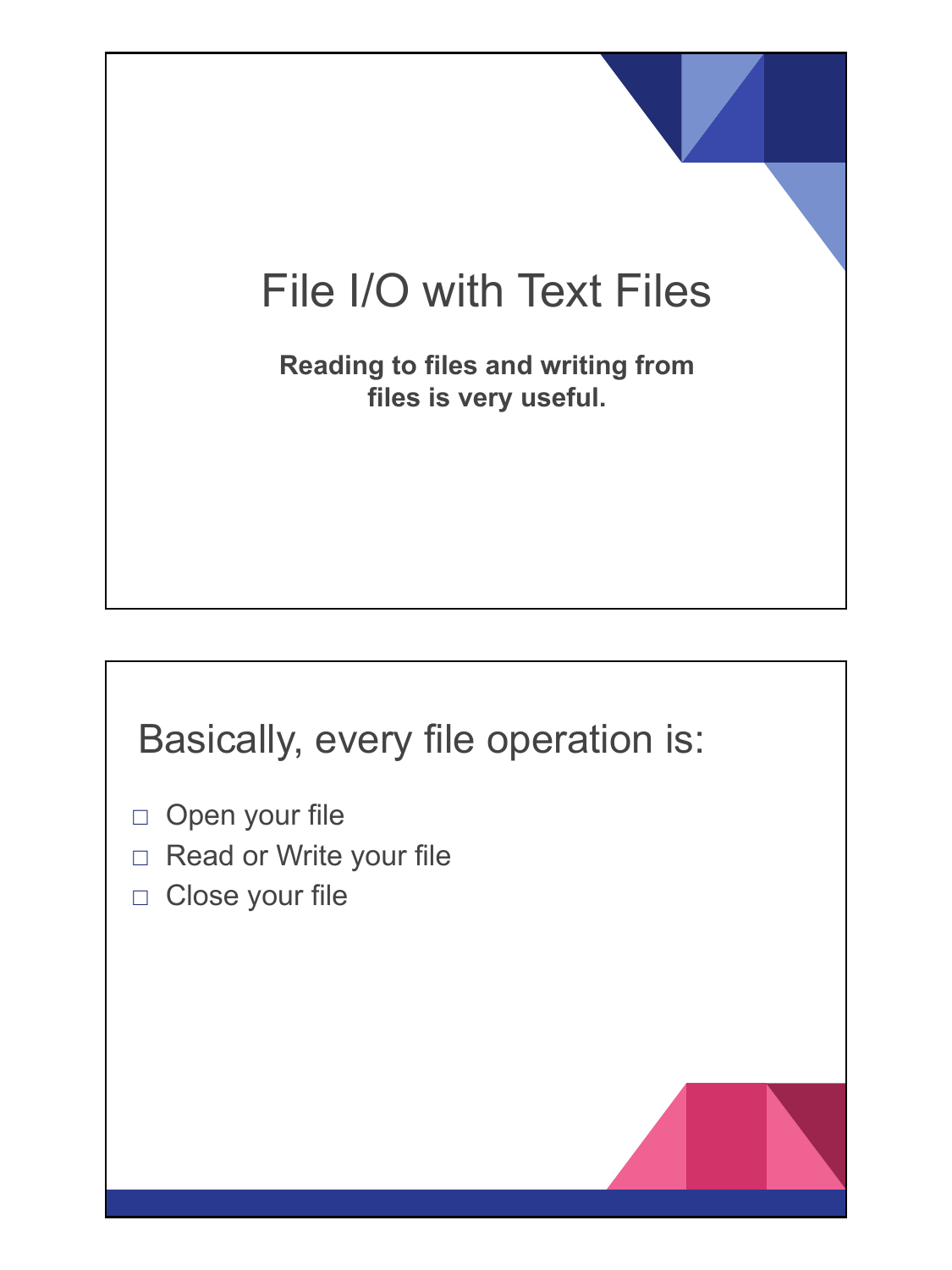

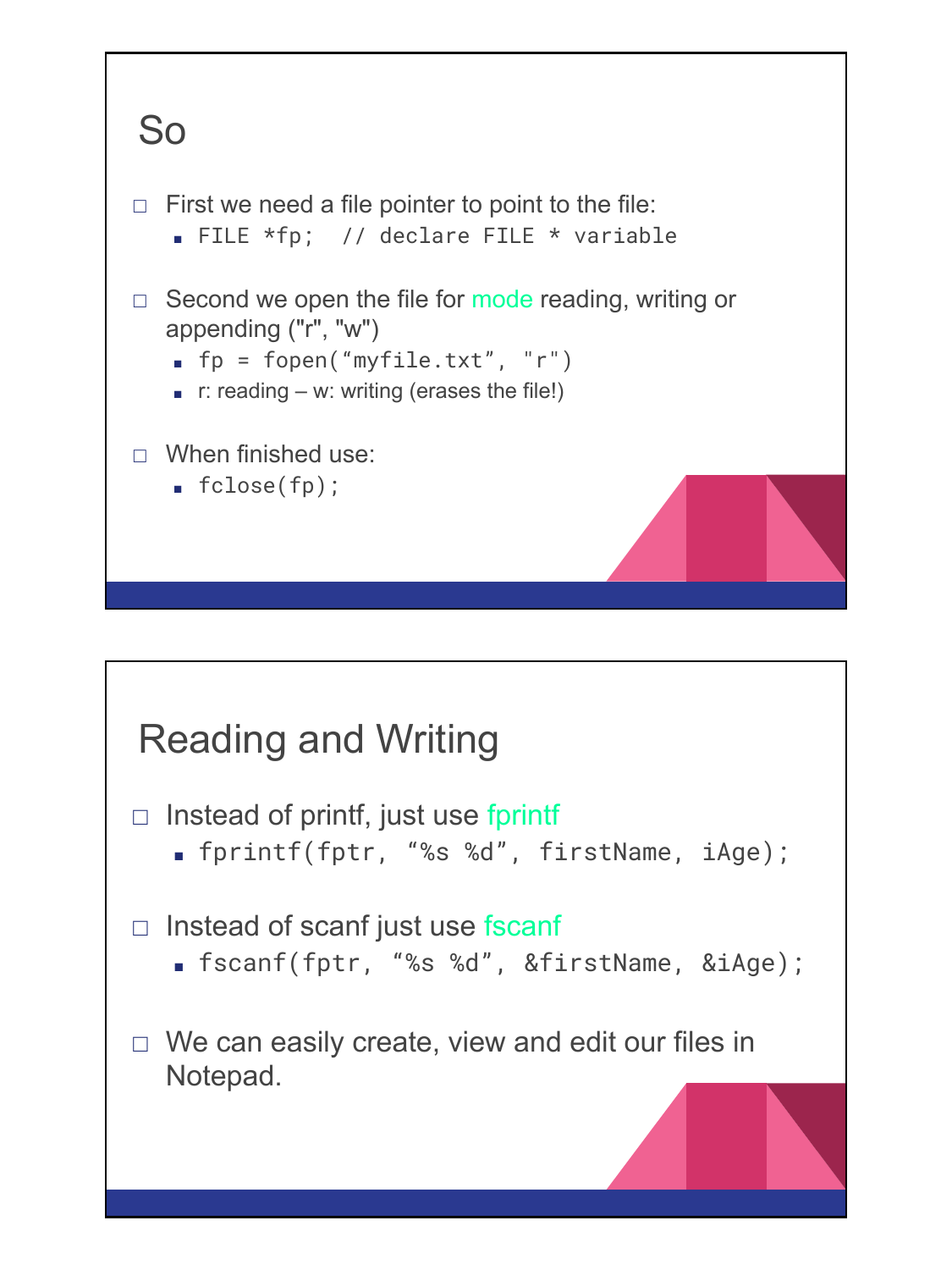### List of file commands

- fopen (open the file)
- fclose (close the file)
- fprintf (use printf notation to write text to file)
- fscanf (use scanf notation to read the file)
- feof (have we "hit the End Of File" yet?)
- fgets (a different way to read text from the file)
- fputs (a different way to write text to the file)

## The file pointer (cursor)

When reading from or writing to a file, imagine the cursor moving through the file.

Every read or write operation moves this cursor through the file.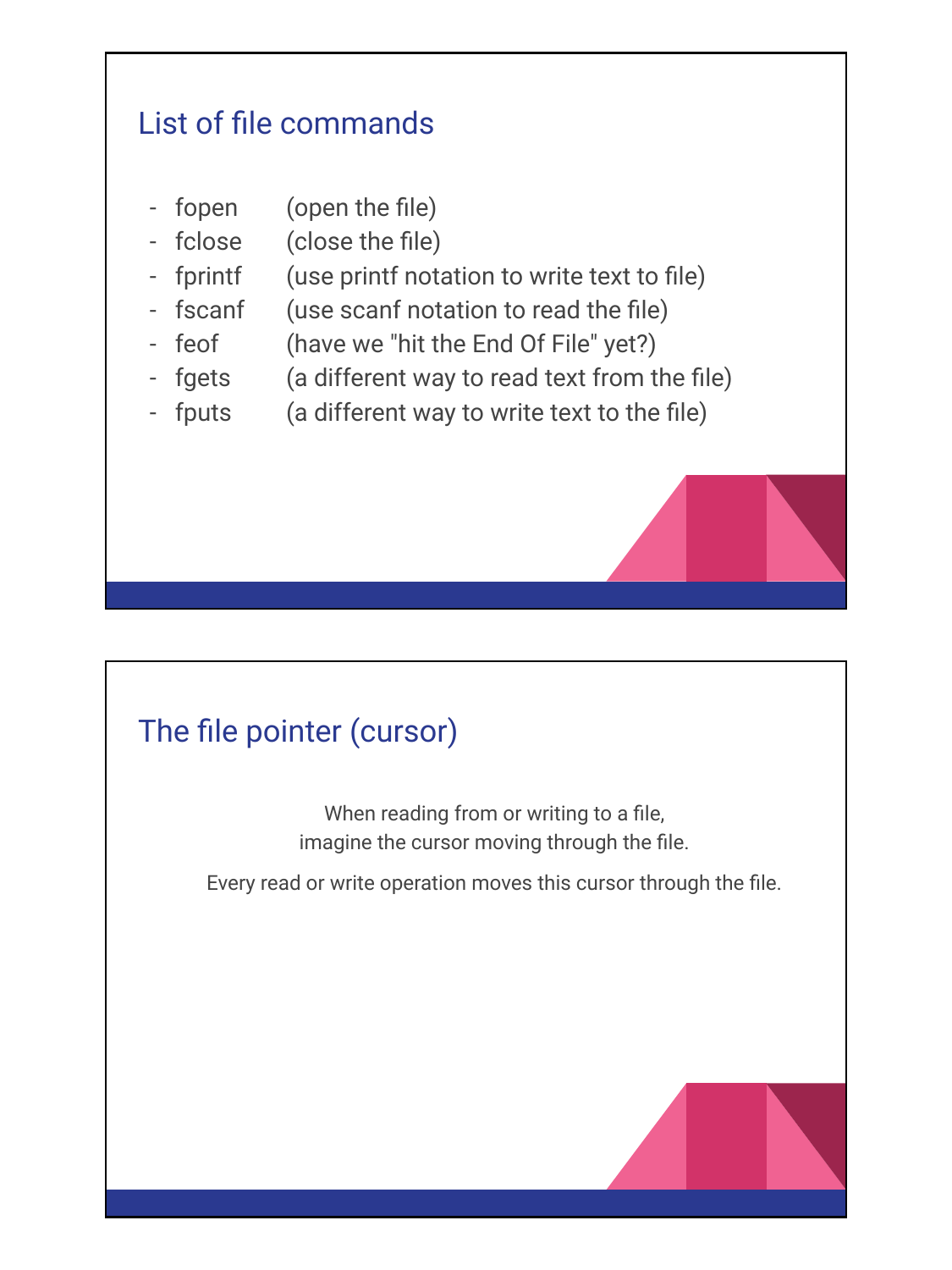```
Example: Writing name to a file
int main() \{FILE *fptr;
   char name[50]; 
    fptr = fopen("name.txt", "w");
    printf("Enter name: ");
    scanf("%s", name);
    fprintf(fptr, "%s\n", name);
    fclose(fptr);
  return(0);
}
```

```
Example: Reading name from a file
int main() \{FILE *fptr;
   char name[50]; 
    fptr = fopen("name.txt", "r");
    fscanf(fptr, "%s", name);
    printf("Your Name is %s.",name);
    fclose(fptr);
    return(0);
}
```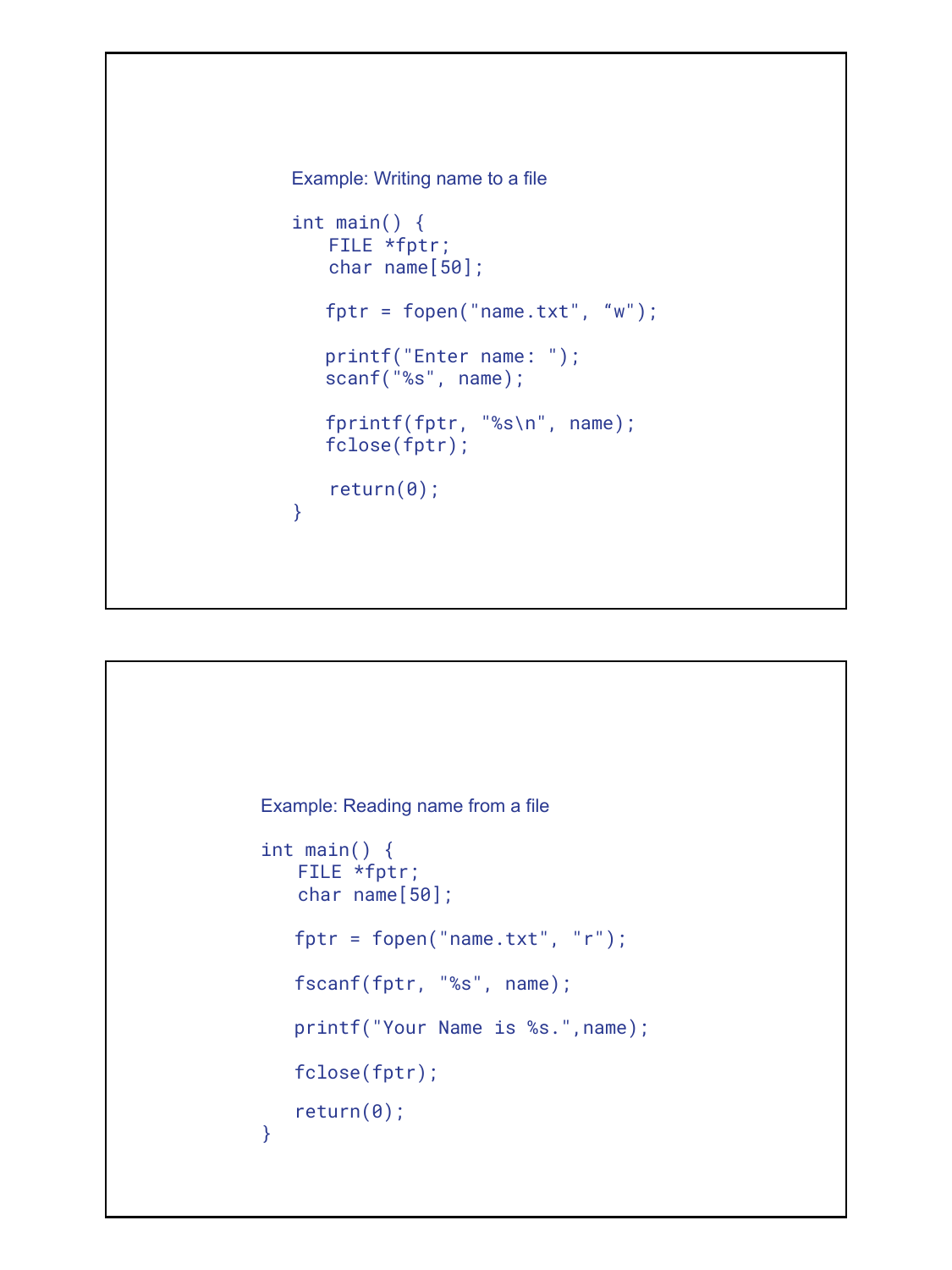Example: Reading unlimited number of names from a file

```
int main() \{FILE *fptr;
   char name[50]; 
   fptr = fopen("name.txt", "r");
   while (!foot(fp)) {fscanf(fptr, "%s", name);
      printf("Name is %s \n", name);
   }
    fclose(fptr);
    return(0);
}
```
#### In bigger programs…

- Use files to populate your arrays of data, but **avoid the trap of always writing to or reading from the file.**
- The general flow should be:
	- Start of program
	- Read from file into your variables (and close the file)
	- Run main program (menu, etc, etc)
	- Quit?
		- Write to the file by erasing and re-creating the file from the data in your variables

**DO NOT READ OR WRITE IN THE MIDDLE OF YOUR PROGRAM**